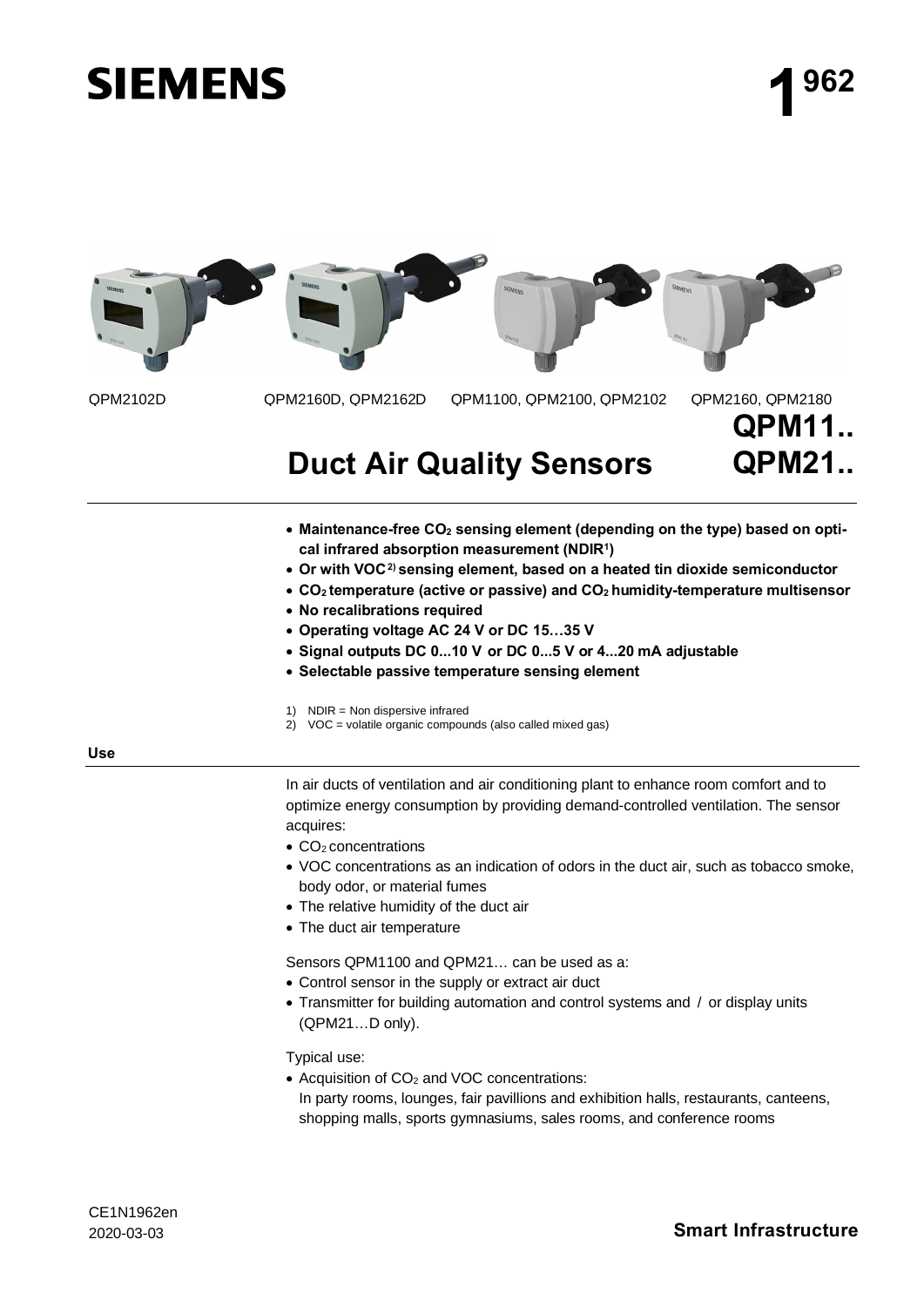• Acquisition of  $CO<sub>2</sub>$  concentrations:

In ventilation plant of rooms with varying occupancy levels where smoking is prohibited, such as museums, theatres, movie theatres, auditoriums, office spaces and school rooms

*Important!*

- · The QPM21… sensors are not suited for use as safety devices, such as gas or smoke warning devices!
- The sensors must not be used outdoors!

#### **Type summary**

| Type reference  | CO <sub>2</sub><br>measuring range | <b>VOC</b><br>time constant              | Temperature<br>measuring range            | <b>Humidity</b><br>measuring range | Measured value<br>display |
|-----------------|------------------------------------|------------------------------------------|-------------------------------------------|------------------------------------|---------------------------|
| <b>QPM1100</b>  |                                    | Slow (R1)<br>Normal (R2)<br>Fast (R3)    |                                           |                                    |                           |
| <b>QPM2100</b>  | 02000 ppm                          | ---                                      |                                           |                                    | no                        |
| <b>QPM2102</b>  | 02000 ppm                          | Slow (R1)<br>Normal (R2)<br>Fast (R3)    |                                           |                                    | no                        |
| <b>QPM2102D</b> | $02000$ ppm                        | Low $(R1)$<br>Normal (R2)<br>High $(R3)$ |                                           |                                    | yes                       |
| <b>QPM2160</b>  | $02000$ ppm                        | ---                                      | 050 °C / $-35+35$ °C                      |                                    | no                        |
| <b>QPM2160D</b> | $02000$ ppm                        | ---                                      | 050 °C / $-35+35$ °C                      |                                    | yes                       |
| <b>QPM2162</b>  | $02000$ ppm                        | ---                                      | 050 °C / $-35+35$ °C                      | $0100\%$                           | no                        |
| <b>QPM2162D</b> | $02000$ ppm                        | ---                                      | 050 °C / $-35+35$ °C                      | $0100\%$                           | Yes                       |
| <b>QPM2180</b>  | $02000$ ppm                        |                                          | Depending on connected<br>sensing element |                                    | no                        |

#### **Ordering**

When ordering, please give name and type reference, e.g.: Duct air quality sensor **QPM2102** The sensor is supplied complete with mounting flange and cable entry gland M16.

#### **Equipment combinations**

All systems and devices capable of processing the following sensor signals:

- · DC 0...10 V or DC 0...5 V or 4...20 mA
- · passive sensor signals for sensor QPM2180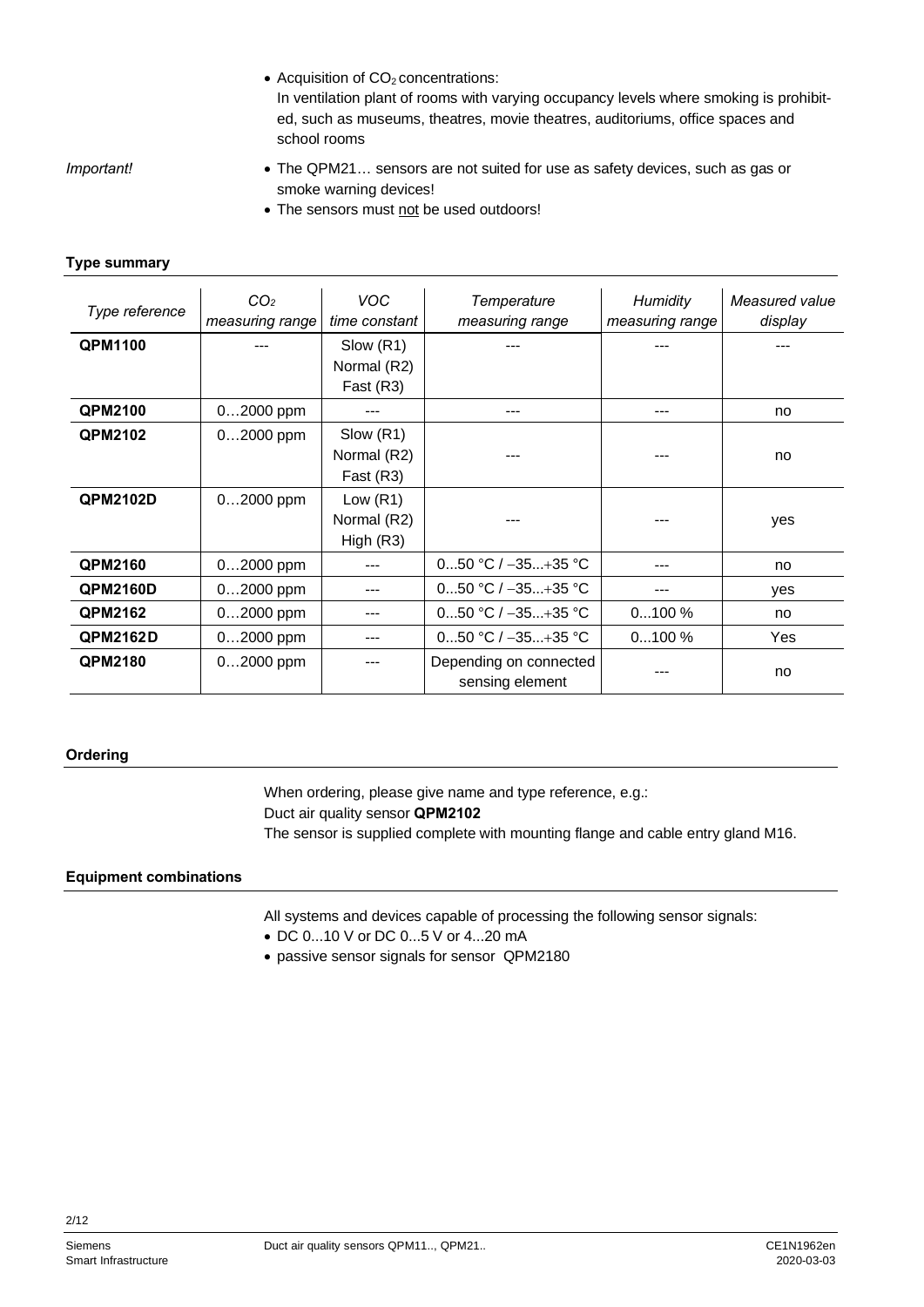#### **CO<sup>2</sup> concentrations**

The Symaro<sup>TM</sup> air quality sensors acquire the  $CO<sub>2</sub>$  concentration by infrared absorption measurement (NDIR).

The resulting output signal of DC 0...10 V or DC 0...5 V or 4...20 mA is proportional to the CO<sub>2</sub> content of the ambient air.

*Function diagram CO<sup>2</sup> (output X1)*



### **VOC concentration** (**QPM1100**)

Symaro<sup>™</sup> air quality sensors determine the mixed gas concentration (VOC) using metal-oxide semiconductor sensing elements. The sensors measure precisely at all times and with no maintenance and recalibration required thanks to an integrated compensation mechanism, saving service costs.

The sensor provides a DC 0...10 V or DC 0...5 V or 4...20 mA output signal proportionate to the VOC content of the ambient air.

**X1 % VOC** 10 8 6 4 2 0 020 40 50 80 100 1961D03\_01 [mA] [V] 20 16.8 13.6 10.4 7.2 4 Select the time constant for VOC measurement by limiting the maximum slew rate for the VOC signal. The jumper X130 (measuring range) fine tunes the time constant for VOC ventilation demand. The center position (R2) produces a normal slew rate of max. 10% change to the VOC signal per minute (factory setting). The other 2 position reduce (R1, 2.5% VOC/min) or increase (R3, 40% VOC/min) the maximum slew rate. A smaller slew rate (R1) filters out short-term VOC concentration peaks, e.g. caused by a highly perfumed person passing by. The sensor reacts immediately and quickly to changes in VOC concentration at the higher slew rate (R3). Time constant t63 selected by jumper X130 corresponds to <13 min (R1), <3.5 min (R2), or <1 min (R3) for a sudden change to 50% VOC. The sensor acquires and evaluates the CO<sup>2</sup> / VOC concentration and transforms it to a ventilation demand signal. It represents the result of maximum selection of the CO<sup>2</sup> measuring signal and the filtered VOC measuring signal. With maximum selection, the 2 demand signals are compared and delivered as the common air quality demand. The ventilation demand signal is delivered via output X2 as a DC 0…10 V or 0...5 V or 4...20 mA signal to be fed to the ventilation controller. *Diagram VOC (Output X1) Time constant "VOC signal"* **CO<sup>2</sup> /VOC concentration** (**QPM2102** and **QPM2102D**)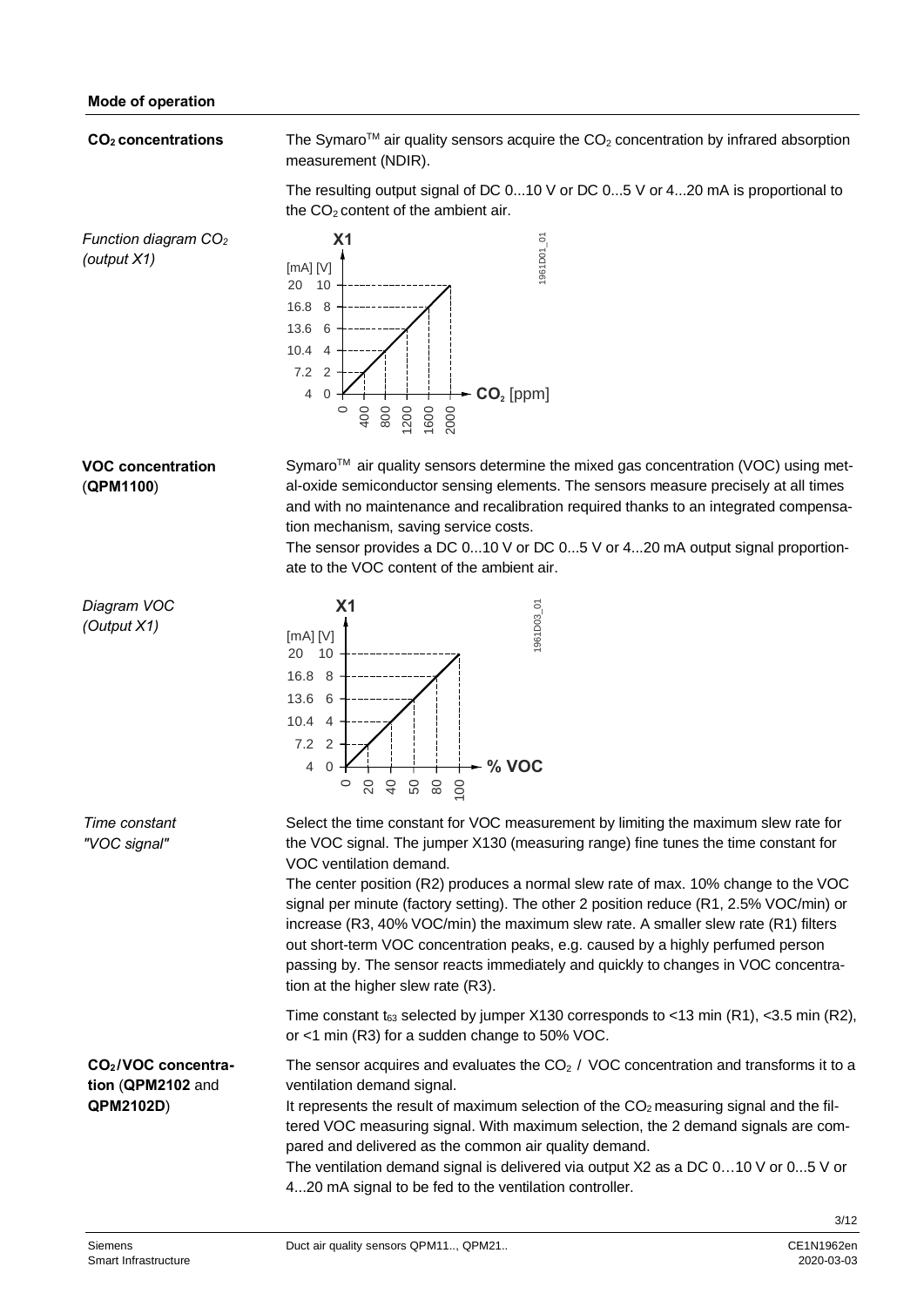

#### **Sensing element**



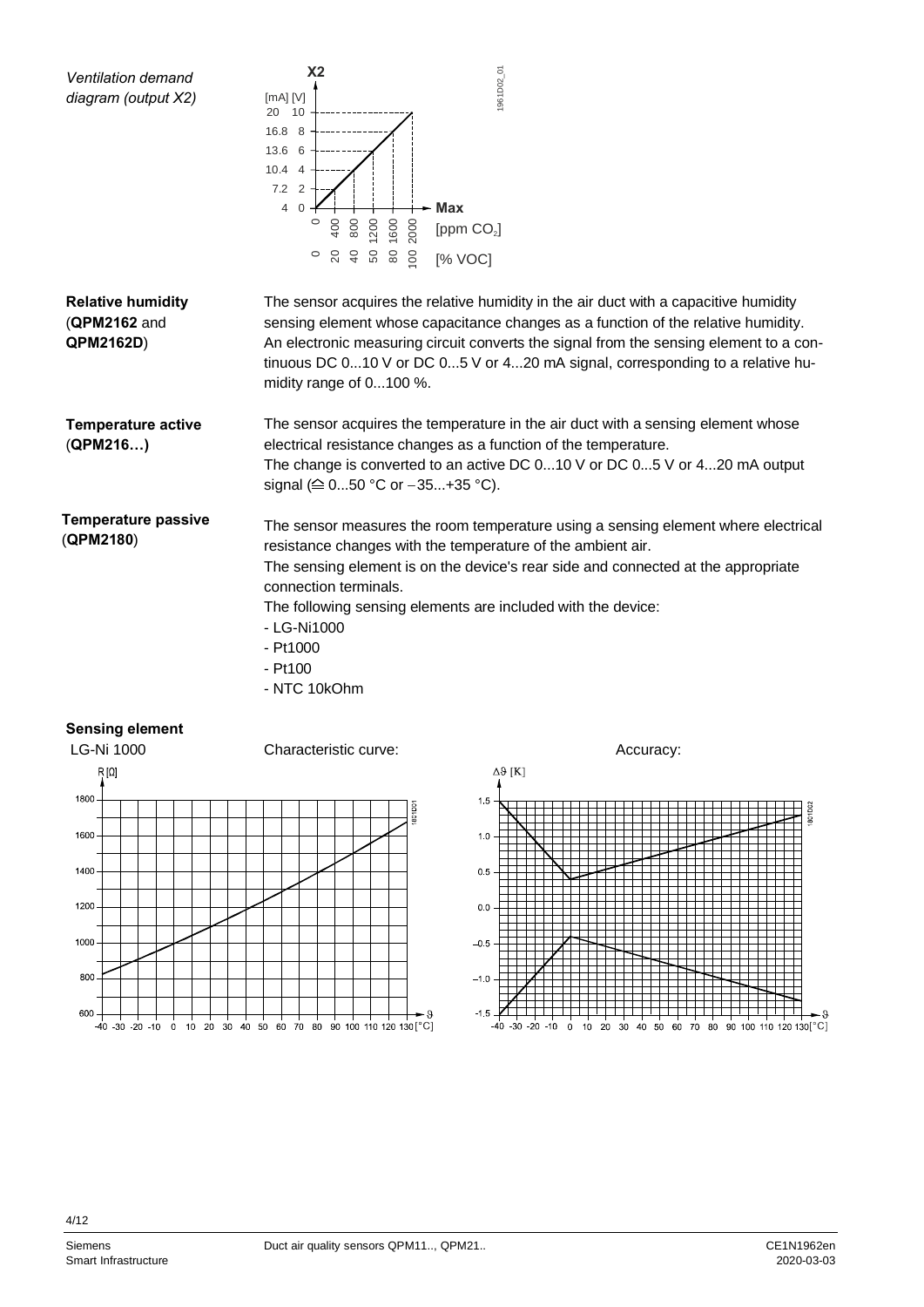

#### **Mechanical design**

The duct air quality sensor consists of housing, printed circuit board, connection terminals, mounting flange and immersion rod with measuring probe.

The 2-sectional housing is comprised of base and removable cover (without display: snap-on design; with display: screwed fastening). The measuring circuit and the setting elements are located on the printed circuit board inside the cover, the connection terminals on the base.

The humidity and temperature sensing elements are located at the end of the measuring probe and are protected by a filter cap.

Cable entry is made via the cable entry gland M16 (IP 54) supplied with the sensor, which screws into the housing.

Immersion rod and housing are made of plastic and are rigidly connected.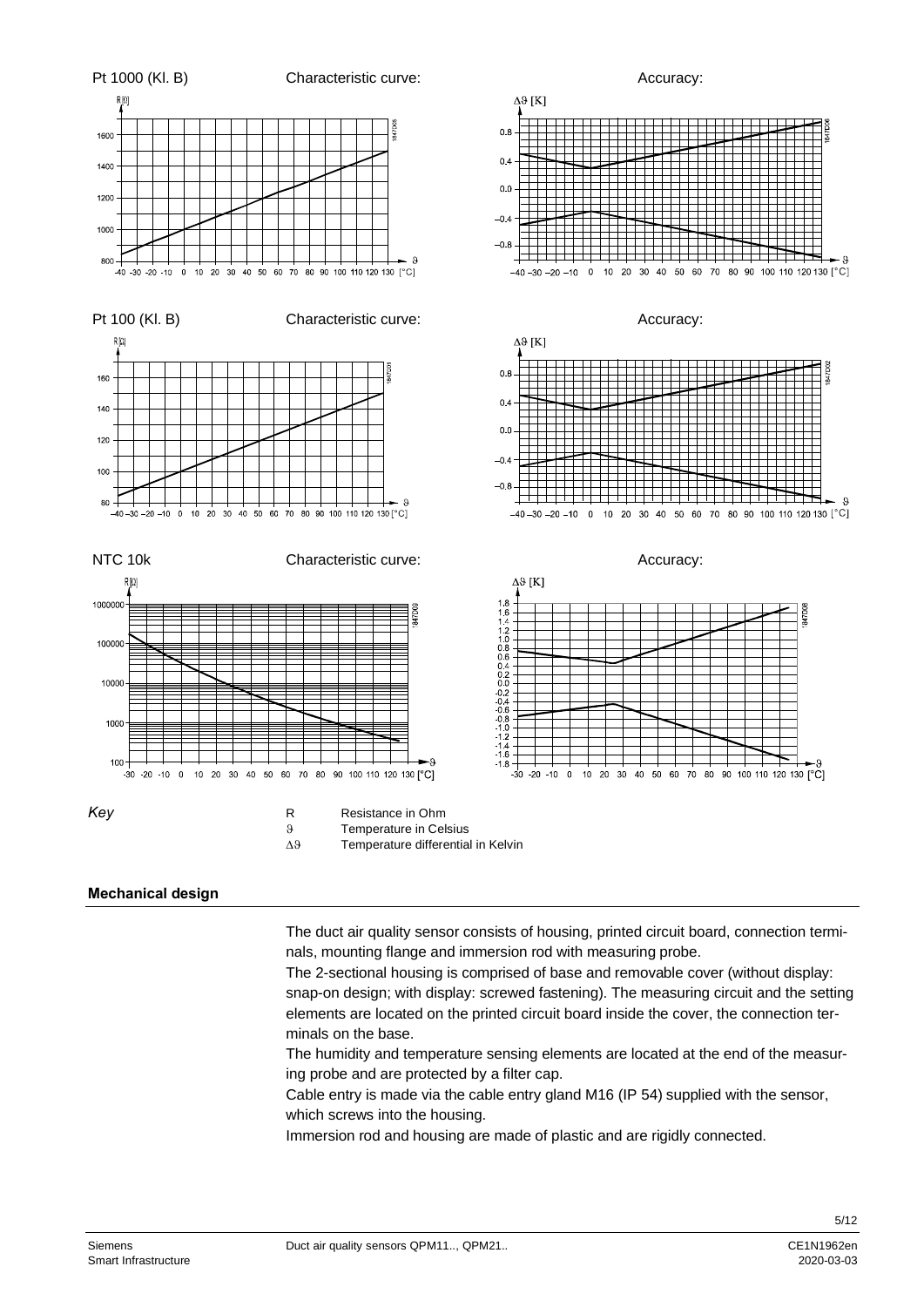The sensor is fitted with the mounting flange supplied with the sensor. The flange is to be placed over the immersion rod and then secured in accordance with the required immersion length.

#### **Setting elements …**

|                                                                        | X120                                                           |                                                                       |                             |                                |
|------------------------------------------------------------------------|----------------------------------------------------------------|-----------------------------------------------------------------------|-----------------------------|--------------------------------|
|                                                                        |                                                                | $\left  \begin{smallmatrix} 0 & 0 \\ 0 & 0 \end{smallmatrix} \right $ | mA-Test                     |                                |
| 420 mA<br>01<br>010V<br><b>O2</b>                                      | V-Test<br>V-Test<br>$\frac{1}{2}$<br><u>eed</u><br>010V<br>05V |                                                                       |                             |                                |
| O <sub>3</sub><br>05V<br>X120 88 88 X130                               |                                                                |                                                                       | <b>Test function active</b> |                                |
| $\circledcirc$<br>$\mathsf{P} \boxtimes \mathsf{C}$<br>R <sub>1</sub>  | X130                                                           | X <sub>1</sub>                                                        | X2                          | X3                             |
| Range 1<br>$^{(2)}$<br>ó<br>R <sub>2</sub><br>Range 2                  | $\overline{\phantom{0}}$<br>$\overline{\circ}$ .               | 0 V/0 V<br>4 mA                                                       | 2.5 V / 5 V<br>12 mA        | 5 V / 10 V<br>$20 \text{ mA}$  |
| $\odot$<br>R <sub>3</sub><br>Range 3<br>Delivery condition             | 0 0 0 <br>$\circ$ $\circ$ $\circ$                              | 2.5 V / 5 V<br>$12 \text{ mA}$                                        | 5 V / 10 V<br>20 mA         | 0V / 0V<br>4 mA                |
| Display<br>Temperature unit                                            | ० ० ०<br>$\overline{\mathbf{p}}$ or $\overline{\mathbf{p}}$    | 5 V / 10 V<br>20 mA                                                   | 0 V/0 V<br>4 mA             | 2.5 V / 5 V<br>$12 \text{ mA}$ |
| 1962Z15 en<br>$\cdot$ F $\left[\frac{1}{2}\right]$ $\frac{1}{2}$<br>°C | ೌ್<br> 0 0 0                                                   | $2.5$ V / 5 V<br>12 mA                                                | 2.5 V / 5 V<br>12 mA        | 2.5 V / 5 V<br>$12 \text{ mA}$ |

The setting elements are located inside the cover

The different vertical plug positions have the following meaning:

| for the measuring range                         | The different vertical plug positions have the following meaning:                                                                                           |                                                                                                            |
|-------------------------------------------------|-------------------------------------------------------------------------------------------------------------------------------------------------------------|------------------------------------------------------------------------------------------------------------|
| with QPM2100                                    | • For the $CO2$ measuring range:<br>Shorting plug in the mid position (R2)                                                                                  | $= 02000$ ppm (factory setting)                                                                            |
| with QPM1100,<br>QPM2102 and<br>QPM2102D        | • For VOC weighting:<br>- Shorting plug in the left position (R1)<br>- Shorting plug in the mid position (R2)<br>- Shorting plug in the right position (R3) | = VOC sensitivity " slow "<br>= VOC sensitivity "normal"<br>(factory setting)<br>= VOC sensitivity "fast " |
| with QPM2160/2160D<br>and QPM2162/2162D         | • For the temperature measuring range:<br>- Shorting plug in the left position (R1)<br>- Shorting plug in the mid position (R2)                             | $= -35+35$ °C<br>$= 050$ °C (factory setting)                                                              |
| for output for all<br>QPM                       | O <sub>1</sub><br>O <sub>2</sub><br>O <sub>3</sub>                                                                                                          | $= 420 \text{ mA}$<br>$=$ DC 010 V<br>$=$ DC 05 V                                                          |
| for the active test<br>function                 | Shorting plug for the measuring range in the horizontal positions:<br>The signal output delivers the values according to table "Test function active".      |                                                                                                            |
| for selection of the<br>temperature unit on the | • For the unit of temperature:<br>- Jumper in the vertical, right position                                                                                  | $=$ °C (factory setting)                                                                                   |

temperature unit on the display

– Jumper in the vertical, left position  $=$  °F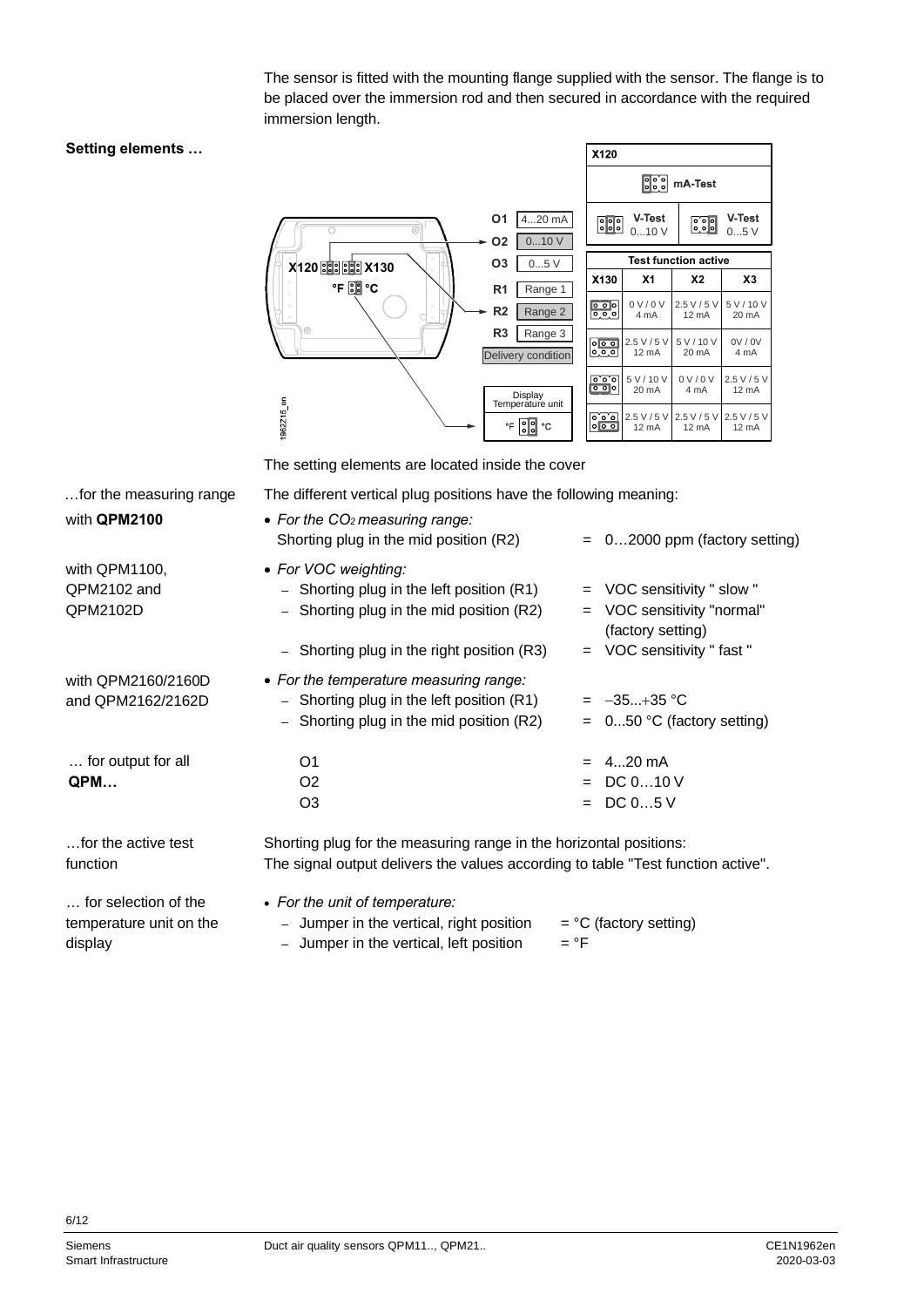| <b>Behavior in the event</b><br>of fault |                              |                                                                                                                                                                                                                                                                                                                                                                |
|------------------------------------------|------------------------------|----------------------------------------------------------------------------------------------------------------------------------------------------------------------------------------------------------------------------------------------------------------------------------------------------------------------------------------------------------------|
| <b>QPM1100</b>                           | X1 (after 60 seconds)        | • In the event of VOC failure, DC 10 V or 5 V or 20 mA will be present at signal output                                                                                                                                                                                                                                                                        |
| <b>QPM2</b>                              | X1 (after 60 seconds)        | • In the event of $CO2$ failure, DC 10 V or 5 V or 20 mA will be present at signal output                                                                                                                                                                                                                                                                      |
| QPM2102/2102D                            | output X2 (after 60 seconds) | • In the event of $CO2$ or VOC failure, DC 10 V or 5 V or 20 mA will be present at signal                                                                                                                                                                                                                                                                      |
| QPM2160/2160D                            | output X2                    | • Should the temperature sensor become faulty, 0 V or 0 mA will be present at signal                                                                                                                                                                                                                                                                           |
| QPM2162/2162D                            | or 20 mA (after 60 seconds)  | • Should the temperature sensor become faulty, 0 V or 0 mA will be present at signal<br>output X3, and the humidity signal at signal output X2 will increase to DC 10 V or 5 V<br>• Should the humidity sensor become faulty, DC 10 V or 5 V or 20 mA will be present<br>at signal output X2 (after 60 seconds), and the temperature signal will remain active |
| <b>Display of measured</b><br>values     | $- CO2$ :<br>- Temperature:  | With sensors type QPM2102D, QPM2160D and QPM2162D, the measured values can<br>be read on an LCD. The following measured values are displayed:<br>In ppm<br>$- CO2 + VOC$ : As a bar chart: 4 bars $\cong$ X2 = 2 V or 1 V or 7,2 mA<br>20 bars $\cong$ X2 = 10 V or 5 V or 20 mA<br>In $^{\circ}$ C or $^{\circ}$ F                                            |
|                                          | - Humidity:                  | In $%$ r.H.                                                                                                                                                                                                                                                                                                                                                    |

#### **Accessories**

|                                      | Name                                                                                                                                                                                                                                                                                                                                                                                                                                                                                          | Type reference |  |
|--------------------------------------|-----------------------------------------------------------------------------------------------------------------------------------------------------------------------------------------------------------------------------------------------------------------------------------------------------------------------------------------------------------------------------------------------------------------------------------------------------------------------------------------------|----------------|--|
|                                      | Filter cap (for replacement)                                                                                                                                                                                                                                                                                                                                                                                                                                                                  | AQF3101        |  |
| <b>Engineering notes</b>             |                                                                                                                                                                                                                                                                                                                                                                                                                                                                                               |                |  |
|                                      | To power the sensor, a transformer for safety extra low-voltage (SELV) with separate<br>windings for 100 % duty is required. When sizing and protecting the transformer, local<br>safety regulations must be complied with.<br>When sizing the transformer, the power consumption of the duct sensor must be taken<br>into consideration.<br>For correct wiring, refer to the Data Sheets of the devices with which the sensor is<br>used.<br>The permissible cable lengths must be observed. |                |  |
| Cable routing and<br>cable selection | When laying the cables, it must be observed that the longer the cables run side by side<br>and the smaller the distance between them, the greater the electrical interference.<br>Shielded cables must be used in environments with EMC problems.<br>Twisted pair cables are required for the secondary supply lines and the signal lines.                                                                                                                                                    |                |  |
| <b>Mounting notes</b>                |                                                                                                                                                                                                                                                                                                                                                                                                                                                                                               |                |  |
| Mounting location and<br>orientation | To ensure degree of protection IP54 resp. IP65, the sensor must be fitted with the cable<br>entry pointing downward!<br>The sensor should be mounted in locations where it can be easily accessed for service.                                                                                                                                                                                                                                                                                |                |  |
| Note!                                | • If used in connection with steam humidifiers, the distance to the humidifier must be a<br>minimum of 3 m. If permitted by the installation, the distance should be as great as<br>possible, but no more than 10 m<br>• The sensing elements in the immersion rod are susceptible to impact and shock. Any                                                                                                                                                                                   |                |  |
|                                      | impact or shock should therefore be avoided                                                                                                                                                                                                                                                                                                                                                                                                                                                   |                |  |
|                                      |                                                                                                                                                                                                                                                                                                                                                                                                                                                                                               | 7/12           |  |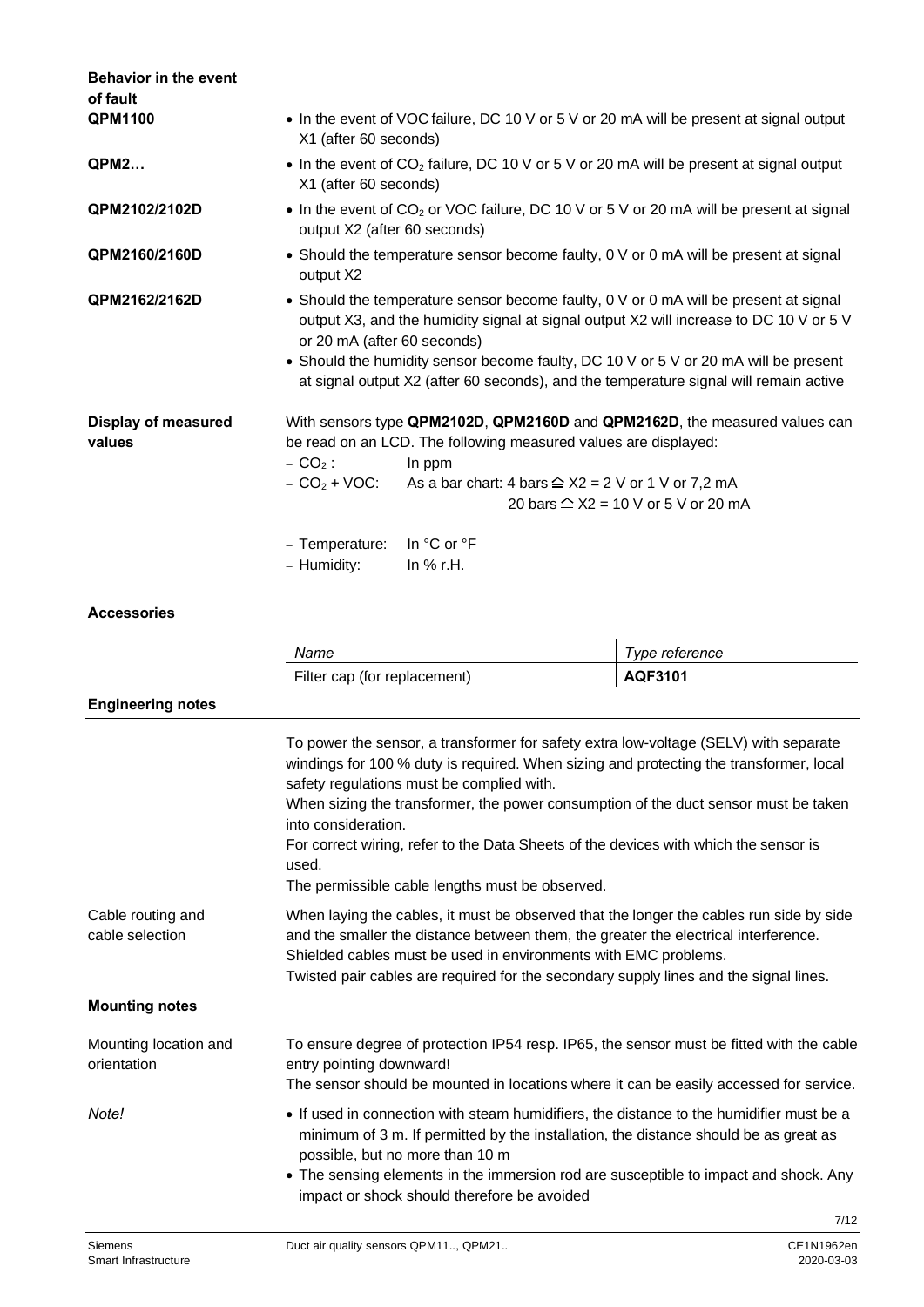|                                       | • The sensor must not be mounted in ventilation plant on top of a building (impact of<br>solar radiation)! To ensure correct operation, the sensor's ambient temperature must<br>lie in the range of $-5+45$ °C                                                                                                                                                                                                                                                                                        |                                                                                                                                   |                   |
|---------------------------------------|--------------------------------------------------------------------------------------------------------------------------------------------------------------------------------------------------------------------------------------------------------------------------------------------------------------------------------------------------------------------------------------------------------------------------------------------------------------------------------------------------------|-----------------------------------------------------------------------------------------------------------------------------------|-------------------|
| Mounting instructions                 | Mounting Instructions are enclosed in the package.                                                                                                                                                                                                                                                                                                                                                                                                                                                     |                                                                                                                                   |                   |
| <b>Commissioning notes</b>            |                                                                                                                                                                                                                                                                                                                                                                                                                                                                                                        |                                                                                                                                   |                   |
| Checking the<br>$CO2$ function        | The sensor's functions can be checked 30 minutes after applying power:<br>$\bullet$ In well ventilated rooms, the sensor shows the CO <sub>2</sub> concentration of the outside air.<br>Typically, this is 360 ppm (the sensor's measuring accuracy must be considered). Al-<br>so, a basic functional check can be made by exhaling on the sensor. In that case, it<br>must be taken into account that the sensor's rate of response has been purposely de-<br>layed (time constant $t_{63} = 5$ min) |                                                                                                                                   |                   |
| Checking the<br><b>VOC</b> function   | • Touch the sensor with a cotton ball dowsed in alcohol (e.g. gas from a cigarette light-<br>er, without lighting a flame)<br>Ventilation should start when the preset switching level of the connected controller is<br>reached.                                                                                                                                                                                                                                                                      |                                                                                                                                   |                   |
| <b>Disposal</b>                       |                                                                                                                                                                                                                                                                                                                                                                                                                                                                                                        |                                                                                                                                   |                   |
|                                       | The device is considered electrical and electronic equipment for disposal in terms of the<br>applicable European Directive and may not be disposed of as domestic garbage.                                                                                                                                                                                                                                                                                                                             |                                                                                                                                   |                   |
|                                       | • Dispose of the device via the channels provided for this purpose.<br>• Comply with all local and currently applicable laws and regulations.                                                                                                                                                                                                                                                                                                                                                          |                                                                                                                                   |                   |
| <b>Technical data</b>                 |                                                                                                                                                                                                                                                                                                                                                                                                                                                                                                        |                                                                                                                                   |                   |
| Power supply                          | Operating voltage                                                                                                                                                                                                                                                                                                                                                                                                                                                                                      | AC 24 V $\pm$ 20 % or DC1535 V (SELV)<br>or<br>AC/DC 24 V class 2 (US)                                                            |                   |
|                                       | Frequency                                                                                                                                                                                                                                                                                                                                                                                                                                                                                              | 50/60 Hz at AC 24 V                                                                                                               |                   |
|                                       | External supply line protection (EU)                                                                                                                                                                                                                                                                                                                                                                                                                                                                   | Fuse slow max. 10 A                                                                                                               |                   |
|                                       |                                                                                                                                                                                                                                                                                                                                                                                                                                                                                                        | or<br>Circuit breaker max, 13 A<br>Characteristic B, C, D according to<br>or<br>Power source with current limitation of max. 10 A |                   |
|                                       | Power consumption                                                                                                                                                                                                                                                                                                                                                                                                                                                                                      | At "U" output signal                                                                                                              | "I" output signal |
|                                       | QPM1100                                                                                                                                                                                                                                                                                                                                                                                                                                                                                                | Max. <1.6 VA                                                                                                                      | Max. < 3.5 VA     |
|                                       | QPM2100, QPM2180, QPM2160, QPM2160D                                                                                                                                                                                                                                                                                                                                                                                                                                                                    | Max. < 0.9 VA                                                                                                                     | Max. <3.2 VA      |
|                                       | QPM2102, QPM2102D                                                                                                                                                                                                                                                                                                                                                                                                                                                                                      | Max. < 1.8 VA                                                                                                                     | Max. < 3.9 VA     |
|                                       | QPM2162, QPM2162D                                                                                                                                                                                                                                                                                                                                                                                                                                                                                      | Max. < 0.9 VA                                                                                                                     | Max. < 3.4 VA     |
| Cable lengths for<br>measuring signal | Perm. cable lengths                                                                                                                                                                                                                                                                                                                                                                                                                                                                                    | Refer to Data Sheet of the device<br>handling the signal                                                                          |                   |
| Functional data "CO <sub>2</sub> "    | Measuring range                                                                                                                                                                                                                                                                                                                                                                                                                                                                                        | 02000 ppm                                                                                                                         |                   |
|                                       | Measuring accuracy<br>at 23 °C and 1013 hPa                                                                                                                                                                                                                                                                                                                                                                                                                                                            | $\leq \pm (50$ ppm + 2 % of measured value)                                                                                       |                   |
|                                       | Temperature dependency<br>in the range of -545 °C                                                                                                                                                                                                                                                                                                                                                                                                                                                      | $\pm 2$ ppm / °C (typically)                                                                                                      |                   |
|                                       | Long-time drift                                                                                                                                                                                                                                                                                                                                                                                                                                                                                        | $\leq$ ±5% of measuring range / 5 years (typically)                                                                               |                   |
|                                       | Time constant $t_{63}$                                                                                                                                                                                                                                                                                                                                                                                                                                                                                 | $< 5$ min                                                                                                                         |                   |
|                                       | Output signal, linear (terminal X1)                                                                                                                                                                                                                                                                                                                                                                                                                                                                    | DC 010 V $\hat{=}$ 02000 ppm,                                                                                                     |                   |
|                                       |                                                                                                                                                                                                                                                                                                                                                                                                                                                                                                        | max. $\pm 1$ mA<br>420 mA $\hat{=}$ 02000 ppm, max. 500 Ohm                                                                       |                   |
|                                       | Recalibration-free                                                                                                                                                                                                                                                                                                                                                                                                                                                                                     | 8 years                                                                                                                           |                   |
| Functional data "VOC"                 | 0100% VOC<br>Measuring range                                                                                                                                                                                                                                                                                                                                                                                                                                                                           |                                                                                                                                   |                   |
|                                       | Time constant t63 VOC (CO2 see above)                                                                                                                                                                                                                                                                                                                                                                                                                                                                  | <13 min (R1), <3.5 min (R2), <1 min (R3)                                                                                          |                   |
| 8/12                                  |                                                                                                                                                                                                                                                                                                                                                                                                                                                                                                        |                                                                                                                                   |                   |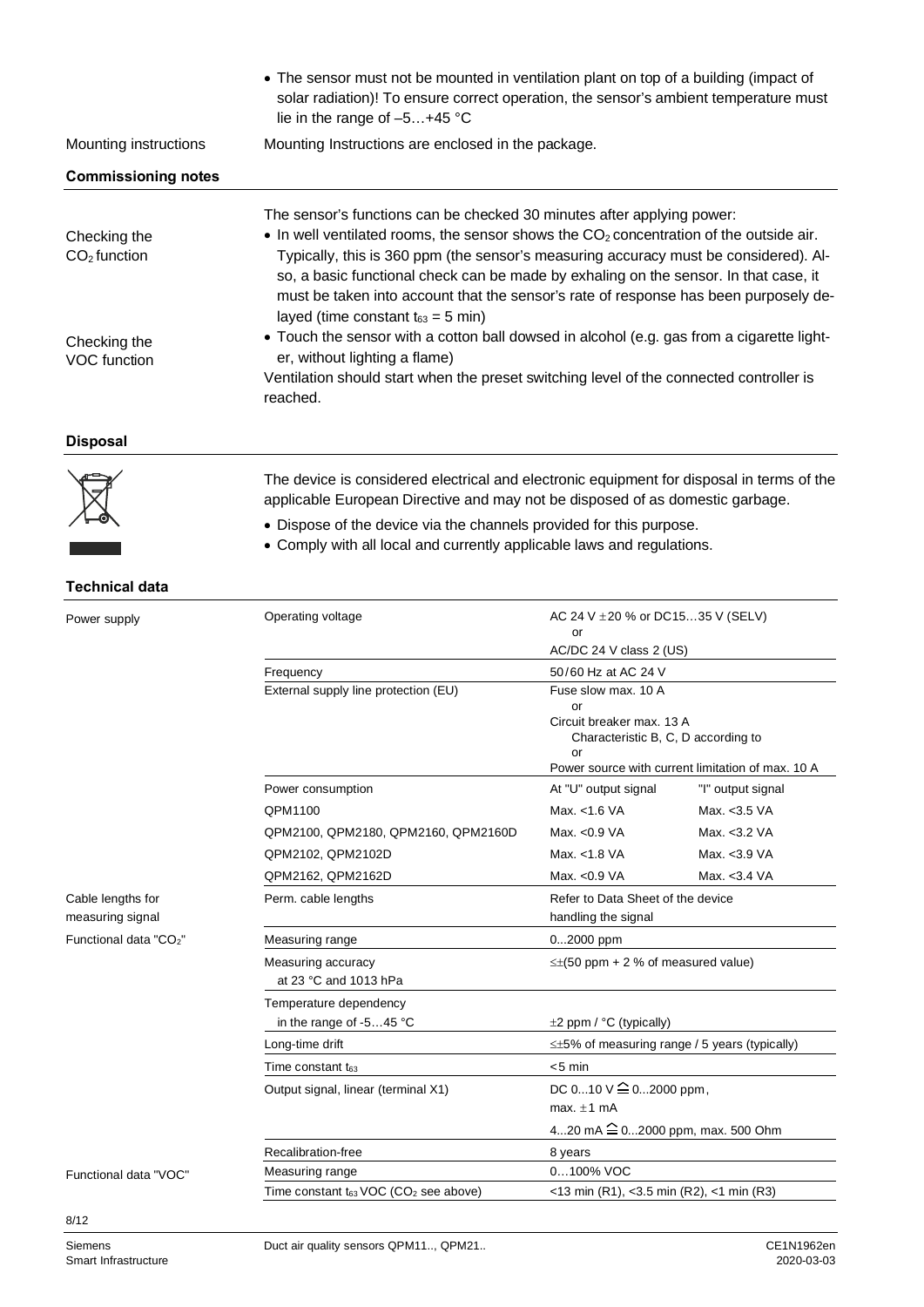|                                                                                              | Output signal, linear (terminal X1)                            | DC 010 V or DC 05 V $\cong$ 0100%,<br>max. $\pm 1$ mA                                                   |
|----------------------------------------------------------------------------------------------|----------------------------------------------------------------|---------------------------------------------------------------------------------------------------------|
|                                                                                              |                                                                | 420 mA <sup>2</sup> 0100 %, max. 500 Ohm                                                                |
| <b>Functional data</b><br>"Maximum selection of CO <sub>2</sub> and<br>VOC" with QPM2102 and | Output signal, linear (terminal X2)                            | DC 010 V or DC 05 V <sup>2</sup> max.<br>of 02000 ppm, CO <sub>2</sub> or 0100% VOC,<br>max. $\pm 1$ mA |
| QPM2102D                                                                                     |                                                                | 420 mA $\cong$ max. von 02000 ppm CO <sub>2</sub> or<br>0100 % VOC, max. 500 Ohm                        |
|                                                                                              | Range of use                                                   | 095 % r.h. (noncondensing)                                                                              |
| Functional data "r.h."                                                                       | Measuring range                                                | $0100 \%$ r.h.                                                                                          |
| with QPM2162D                                                                                | Measuring accuracy at 23 °C and DC 24 V<br>095 % r.h.          | $\pm$ 5 % r.h.                                                                                          |
|                                                                                              | 3070 % r.h.                                                    | $\pm 3$ % r.h. (typically)                                                                              |
|                                                                                              | Time constant t <sub>63</sub>                                  | Approx. 20 s                                                                                            |
|                                                                                              | Output signal, linear (terminal X2)                            | DC 010 V or DC 05 $V \triangleq$<br>0100 % r.h., max. $\pm$ 1 mA                                        |
|                                                                                              |                                                                | 420 mA $\cong$ 0100 % r.h., max. 500 Ohm                                                                |
| Functional data "Tempera-                                                                    | Range of use                                                   | $-5+45$ °C                                                                                              |
| ture" with QPM2160/                                                                          | Measuring range                                                | $050$ °C (R2)                                                                                           |
| OPM2160D and OPM2162/                                                                        |                                                                | or $-35+35$ °C (R1)                                                                                     |
| QPM2162D                                                                                     | Measuring accuracy at DC 24 V in the range of                  |                                                                                                         |
|                                                                                              | 23 °C                                                          | $\pm 0.3$ K (typically)                                                                                 |
|                                                                                              | 1535 °C                                                        | $+0.6K$                                                                                                 |
|                                                                                              | $-35+50$ °C                                                    | ±1K                                                                                                     |
|                                                                                              | Time constant                                                  | <3.5 min. in with 2 m/s moved air                                                                       |
|                                                                                              | Output signal, linear (terminal X2 or X3)                      | DC 010 V or DC 05 $V \stackrel{\frown}{=}$                                                              |
|                                                                                              |                                                                | 050 °C / $-35+35$ °C max, $\pm$ 1 mA                                                                    |
|                                                                                              |                                                                | 420 mA $\widehat{=}$ 0 50 °C, / -35+35 °C,                                                              |
|                                                                                              |                                                                | max. 500 Ohm                                                                                            |
| Functional data "Tempera-                                                                    | Sensing range<br>Measuring accuracy                            | See "Mode of operation"<br>See "Mode of operation"                                                      |
| ture" with QPM218                                                                            |                                                                |                                                                                                         |
|                                                                                              | Time constant t <sub>63</sub><br>Output signal (terminal B, M) | <3.5 min. at 2 m/s of circulated air<br>Passive                                                         |
|                                                                                              |                                                                |                                                                                                         |
| Air velocity                                                                                 | Max. air velocity V <sub>max.</sub>                            | $10 \text{ m/sec}.$                                                                                     |
| Degree of protection                                                                         | Protection degree of housing                                   | IP65 according to EN 60529                                                                              |
|                                                                                              | QPM2102D, QPM2160D, QPM2162D                                   | in the built-in state                                                                                   |
|                                                                                              | QPM1100, QPM2100, QPM2102, QPM2160,                            | IP54 according to EN 60529                                                                              |
|                                                                                              | QPM2162, QPM2180                                               | in the built-in state                                                                                   |
|                                                                                              | <b>Protection class</b>                                        | III according to EN 60730-1                                                                             |
| <b>Electrical connections</b>                                                                | Screw terminals for                                            | 1 $\times$ 2.5 mm <sup>2</sup> or 2 $\times$ 1.5 mm <sup>2</sup>                                        |
| Environmental conditions                                                                     | Operation to                                                   | IEC 60721-3-3                                                                                           |
|                                                                                              | <b>Climatic conditions</b>                                     | Class 3K3                                                                                               |
|                                                                                              | Temperature (housing incl. electronics)                        | 050 °C                                                                                                  |
|                                                                                              | Humidity                                                       | $095$ % r.h. (noncondensing)                                                                            |
|                                                                                              | <b>Mechanical conditions</b>                                   | Class 3M2                                                                                               |
|                                                                                              | Transport to                                                   | IEC 60721-3-2                                                                                           |
|                                                                                              | Climatic conditions<br>Temperature                             | class 2K3<br>$-25+70 °C$                                                                                |
|                                                                                              | Humidity                                                       | <95 % r.h.                                                                                              |
|                                                                                              | Mechanical conditions                                          | Class 2M2                                                                                               |
| Materials and colors                                                                         | Base                                                           | Polycarbonate, RAL 7001 (silver-grey)                                                                   |
|                                                                                              | Cover                                                          | Polycarbonate, RAL 7035 (light-grey)                                                                    |
|                                                                                              |                                                                | Polycarbonate, RAL 7001 (silver-grey)                                                                   |
|                                                                                              | Immersion rod                                                  |                                                                                                         |
|                                                                                              | Filter cap                                                     | Polycarbonate, RAL 7001 (silver-grey)                                                                   |
|                                                                                              | Mounting flange                                                | PA66 - GF35 (black)                                                                                     |
|                                                                                              | Cable entry gland                                              | PA, RAL 7035 (light-grey)                                                                               |
|                                                                                              |                                                                | 9/12                                                                                                    |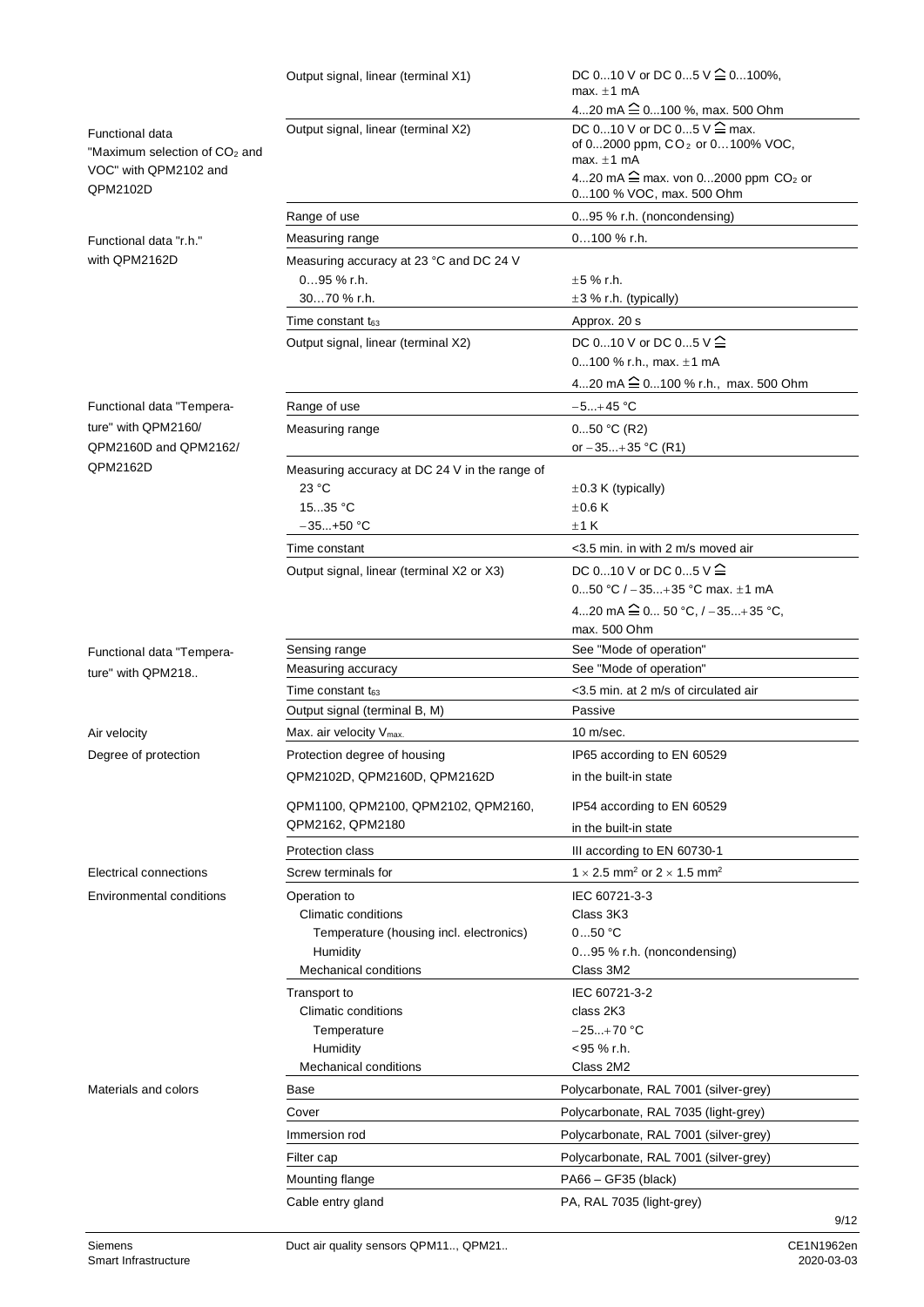|                             | Sensor (complete assembly)                                                                                                                                                                                                         | Silicone-free                                                                     |  |
|-----------------------------|------------------------------------------------------------------------------------------------------------------------------------------------------------------------------------------------------------------------------------|-----------------------------------------------------------------------------------|--|
|                             | Packaging                                                                                                                                                                                                                          | Corrugated cardboard                                                              |  |
| Directives and Standards    | Product standard                                                                                                                                                                                                                   | EN 60730-1                                                                        |  |
|                             |                                                                                                                                                                                                                                    | Automatic electrical controls for household and<br>similar use                    |  |
|                             | Electromagnetic compatibility (Applications)                                                                                                                                                                                       | For use in residential, commerce, light-industrial and<br>industrial environments |  |
|                             | EU Conformity (CE)                                                                                                                                                                                                                 | CE1T1962xx <sup>3</sup>                                                           |  |
|                             | <b>RCM Conformity</b>                                                                                                                                                                                                              | CE1T1961en C1 <sup>"</sup>                                                        |  |
|                             | UL                                                                                                                                                                                                                                 | UL 873, http://ul.com/database                                                    |  |
| Environmental compatibility | The product environmental declaration CE1E1962 <sup>*</sup> contains data on environmentally compatible<br>product design and assessments (RoHS compliance, materials composition, packaging, environmental<br>benefit, disposal). |                                                                                   |  |
| Weight                      | Incl. packaging<br>QPM1100, QPM2100, QPM2102                                                                                                                                                                                       | Approx. 0.25 kg                                                                   |  |
|                             | QPM2160, QPM2162, QPM2180                                                                                                                                                                                                          | Approx. 0.25 kg                                                                   |  |
|                             | QPM2102D                                                                                                                                                                                                                           | Approx. 0.27 kg                                                                   |  |
|                             | QPM2160D, QPM2162D                                                                                                                                                                                                                 | Approx. 0.27 kg                                                                   |  |

ppm = parts per million (number of parts per one million parts)

\*) The documents can be downloaded from [http://siemens.com/bt/download.](http://siemens.com/bt/download)

#### **Connection terminals**







#### $\overline{\mathsf{G}}$ AC 24 V SELV /<br>DC 15...35 V AC 24 V SELV /  $\overline{\mathsf{G}}$ 1962A01\_01  $CO<sub>2</sub>$ <br> $X1$ G0  $\blacktriangledown$  $O1 = 4...20$  mA O2 = DC 0...10 V G0  $O3 = DC 0...5 V$

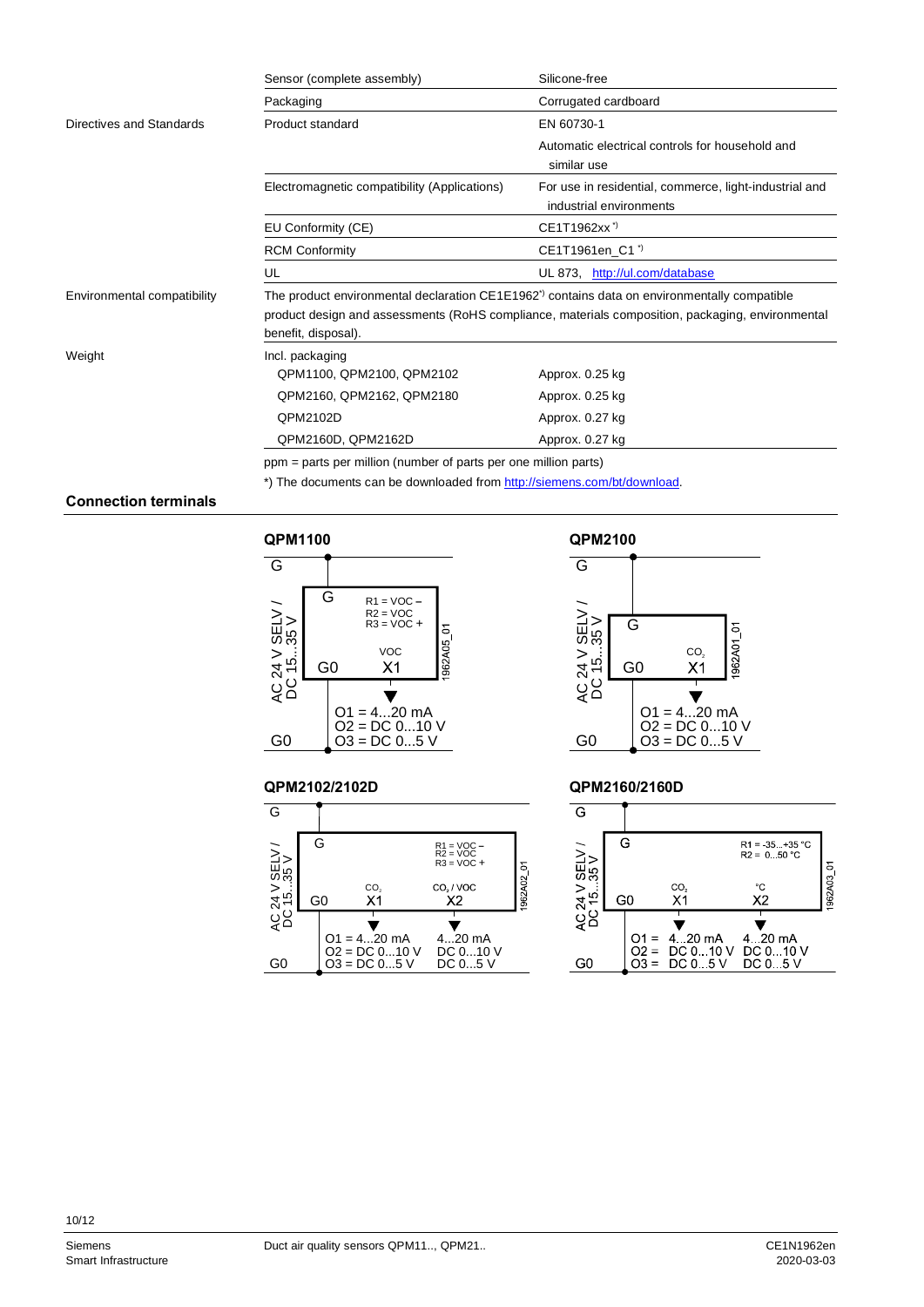

G Sytem voltage AC 24 V (SELV) or DC 15...35 V<br>G0 System ground and measuring neutral

System ground and measuring neutral

X1 Signal output DC 0...10 V or DC 0...5 V<br>X2 Signal output DC 0...10 V or DC 0...5 V

- X2 Signal output DC 0...10 V or DC 0...5 V<br>X3 Signal output DC 0...10 V or DC 0...5 V
- X3 Signal output DC 0...10 V or DC 0...5 V<br>B, M Passive temperature output (interchang Passive temperature output (interchangeable)

#### **Dimensions**







Drilling plan